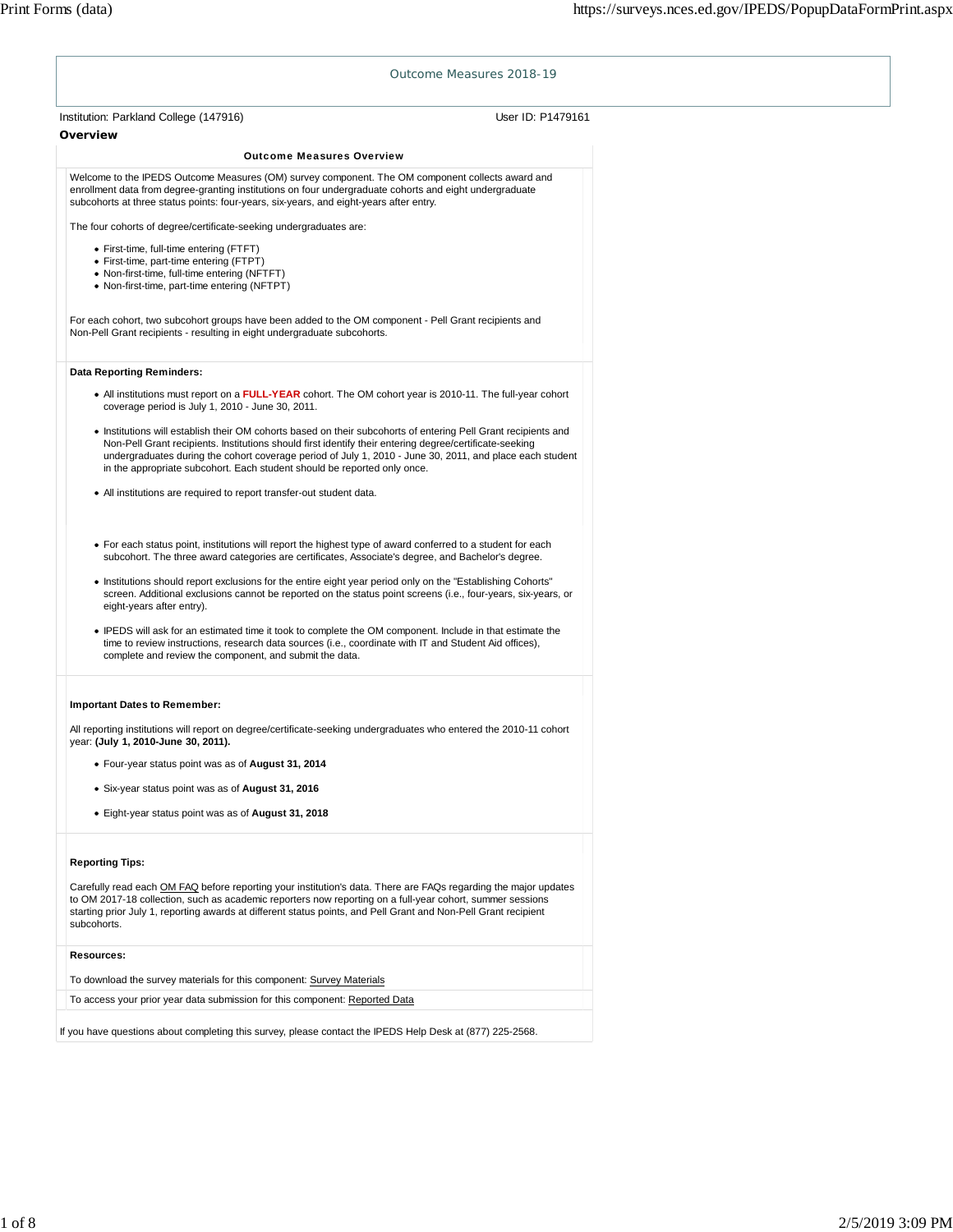Institution: Parkland College (147916) November 2012 12: 2013 November 2013 12: 2014 User ID: P1479161 **Establishing Cohorts**

#### Establishing Cohorts 2010-11 Entering Undergraduate Cohort **(July 1, 2010-June 30, 2011: Full Year)**

Directions: **Begin by identifying your entering degree/certificate-seeking undergraduates for the full year of July 1, 2010 - June 30, 2011. Then report each student under one of the eight subcohorts (Pell or Non-Pell Grant recipients FTFT, FTPT, NFTFT, NFTPT). Each entering student should be reported only once. The four cohorts and total entering students will be calculated based on your subcohort reporting.**

 **NOTE:** Once a student is in the cohort, the student remains in the cohort, even if the student's attendance status changes (i.e., full-time to part-time, or vice versa) or if the student drops out, transfers out, or transfers back into the institution during the eight-year period. However, institutions can make adjustments to the cohort for allowable exclusions, which include the death of a student, permanent disability, military deployment, or service on an official church mission or with a foreign aid service of the Federal government. Exclusions are for the **ENTIRE** eight years for the entering 2010-11 cohort.

| Degree/Certificate-Seeking<br><b>Undergraduate Students</b> | 2010-11 cohort | <b>Exclusions</b><br>to 2010-11 cohort | Adjusted<br>2010-11<br>cohort | <b>Prior year</b><br>Adjusted<br>cohort |
|-------------------------------------------------------------|----------------|----------------------------------------|-------------------------------|-----------------------------------------|
| First-time entering                                         |                |                                        |                               |                                         |
| Full-time                                                   | 1,139          | $\Omega$                               | 1,139                         | 1,153                                   |
| Pell Grant recipients                                       | 513            | 0                                      | 513                           | 476                                     |
| Non-Pell Grant recipients                                   | 626            | 0                                      | 626                           | 677                                     |
| Part-time                                                   | 1,907          | $\Omega$                               | ِ ⊗<br>1,907                  | 505                                     |
| Pell Grant recipients                                       | 621            | 0                                      | 621                           | 166                                     |
| Non-Pell Grant recipients                                   | 1,286          | 0                                      | 1,286                         | 339                                     |
| Non-First-time entering                                     |                |                                        |                               |                                         |
| Full-time                                                   | 314            | $\Omega$                               | 314                           | 597                                     |
| Pell Grant recipients                                       | 153            | $\mathbf 0$                            | 153                           | 252                                     |
| Non-Pell Grant recipients                                   | 161            | $\mathbf 0$                            | 161                           | 345                                     |
| Part-time                                                   | 305            | $\Omega$                               | 305                           | 318                                     |
| Pell Grant recipients                                       | 131            | $\mathbf 0$                            | 131                           | 112                                     |
| Non-Pell Grant recipients                                   | 174            | $\mathbf 0$                            | 174                           | 206                                     |
|                                                             |                |                                        |                               |                                         |
| <b>Total Entering</b>                                       | 3,665          | $\Omega$                               | 3.665                         | 2,573                                   |
| Pell Grant recipients                                       | 1,418          | $\mathbf 0$                            | 1,418                         | 1,006                                   |
| Non-Pell Grant recipients                                   | 2,247          | $\mathbf 0$                            | 2,247                         | 1,567                                   |

 The following reference table is based on institutional data reported in the specified data collections. Data reported on this screen (Establishing Cohorts for OM) have been compared with the data below. To review your prior reported data, go to the Tools menu in the IPEDS Data Collection System --> Go to Collection Level Data Center --> Look up an Institution --> Select your institution --> Select "Reported Data"

|                             | $\ldots$                                                 |                                                                                           |  |
|-----------------------------|----------------------------------------------------------|-------------------------------------------------------------------------------------------|--|
|                             | 2010 Fall<br>Enrollment.<br>2010-11 Spring<br>Collection | 2010 Pell Grant<br>data<br>from Student<br>Financial Aid,<br>2011-12 Winter<br>Collection |  |
| First-time, Full-time       | 948                                                      | 420                                                                                       |  |
| First-time, Part-time       | 1,536                                                    | N/A                                                                                       |  |
| Non-First-time, Full-time   | 193                                                      | N/A                                                                                       |  |
| Non-First-time, Part-time   | 172                                                      | N/A                                                                                       |  |
| <b>Total Undergraduates</b> | N/A                                                      | 3.071                                                                                     |  |
|                             |                                                          |                                                                                           |  |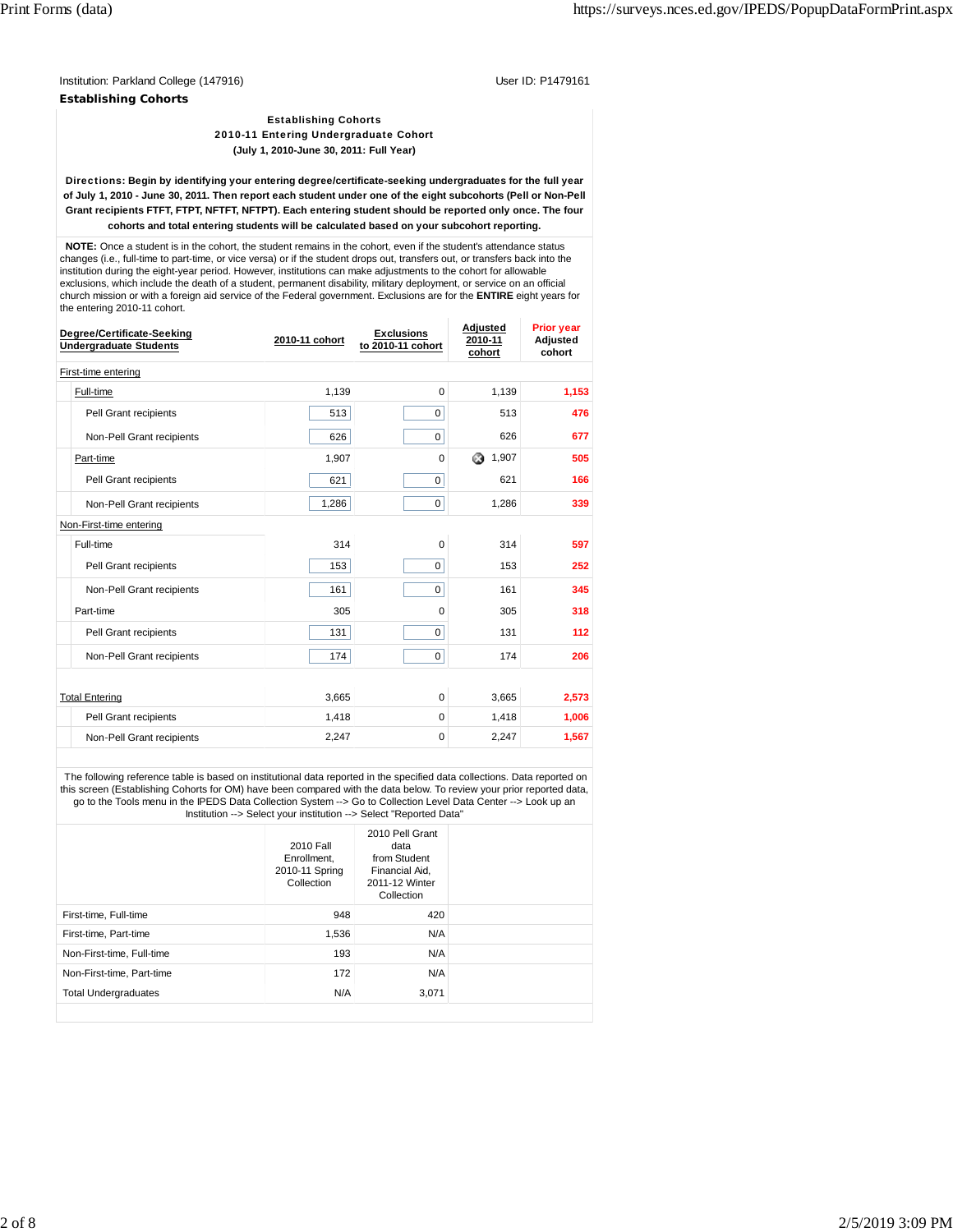Institution: Parkland College (147916) **Department College (1479161** College (1479161 **Award Status at Four Years**

### Award Status at Four Years After Entry 2010-11 Entering Undergraduate Cohort **(July 1, 2010-June 30, 2011: Full Year)**

Directions: **From the adjusted 2010-11 cohort, report the number of students who earned an award at four years after entry for each subcohort. Report the highest award earned for each degree/certificate-seeking student for the four-year status point (August 31, 2014) even if a student earns multiple awards.**

| <b>Undergraduate Students</b> | Adjusted<br>2010-11<br>cohort | Number of students conferred an award<br>by your institution<br>(Highest Award by August 31, 2014) | Total<br>number<br>Ωf<br>adjusted<br>cohort<br>that<br>received | Percent<br>Οf<br>adiusted<br>cohort<br>that<br>received<br>an award |                                      |                          |
|-------------------------------|-------------------------------|----------------------------------------------------------------------------------------------------|-----------------------------------------------------------------|---------------------------------------------------------------------|--------------------------------------|--------------------------|
|                               |                               | <b>Certificates</b>                                                                                | Associate's Bachelor's                                          |                                                                     | an award<br>from your<br>institution | from your<br>institution |
| First-time entering           |                               |                                                                                                    |                                                                 |                                                                     |                                      |                          |
| Full-time                     | 1,139                         | 45                                                                                                 | 159                                                             | 0                                                                   | 204                                  | 18                       |
| Pell Grant recipients         | 513                           | 28                                                                                                 | 49                                                              | 0                                                                   | 77                                   | 15                       |
| Non-Pell Grant recipients     | 626                           | 17                                                                                                 | 110                                                             | 0                                                                   | 127                                  | 20                       |
| Part-time                     | 1,907                         | 87                                                                                                 | 58                                                              | 0                                                                   | 145                                  | 8                        |
| Pell Grant recipients         | 621                           | 23                                                                                                 | 29                                                              | 0                                                                   | 52                                   | 8                        |
| Non-Pell Grant recipients     | 1,286                         | 64                                                                                                 | 29                                                              | 0                                                                   | 93                                   | $\overline{7}$           |
| Non-First-time entering       |                               |                                                                                                    |                                                                 |                                                                     |                                      |                          |
| Full-time                     | 314                           | 5                                                                                                  | 67                                                              | 0                                                                   | 72                                   | 23                       |
| Pell Grant recipients         | 153                           | 3                                                                                                  | 28                                                              | 0                                                                   | 31                                   | 20                       |
| Non-Pell Grant recipients     | 161                           | $\overline{2}$                                                                                     | 39                                                              | 0                                                                   | 41                                   | 25                       |
| Part-time                     | 305                           | 21                                                                                                 | 34                                                              | 0                                                                   | 55                                   | 18                       |
| Pell Grant recipients         | 131                           | 5                                                                                                  | 13                                                              | 0                                                                   | 18                                   | 14                       |
| Non-Pell Grant recipients     | 174                           | 16                                                                                                 | 21                                                              | 0                                                                   | 37                                   | 21                       |
|                               |                               |                                                                                                    |                                                                 |                                                                     |                                      |                          |
| <b>Total Entering</b>         | 3,665                         | 158                                                                                                | 318                                                             | 0                                                                   | 476                                  | 13                       |
| Pell Grant recipients         | 1,418                         | 59                                                                                                 | 119                                                             | 0                                                                   | 178                                  | 13                       |
| Non-Pell Grant recipients     | 2,247                         | 99                                                                                                 | 199                                                             | 0                                                                   | 298                                  | 13                       |
|                               |                               |                                                                                                    |                                                                 |                                                                     |                                      |                          |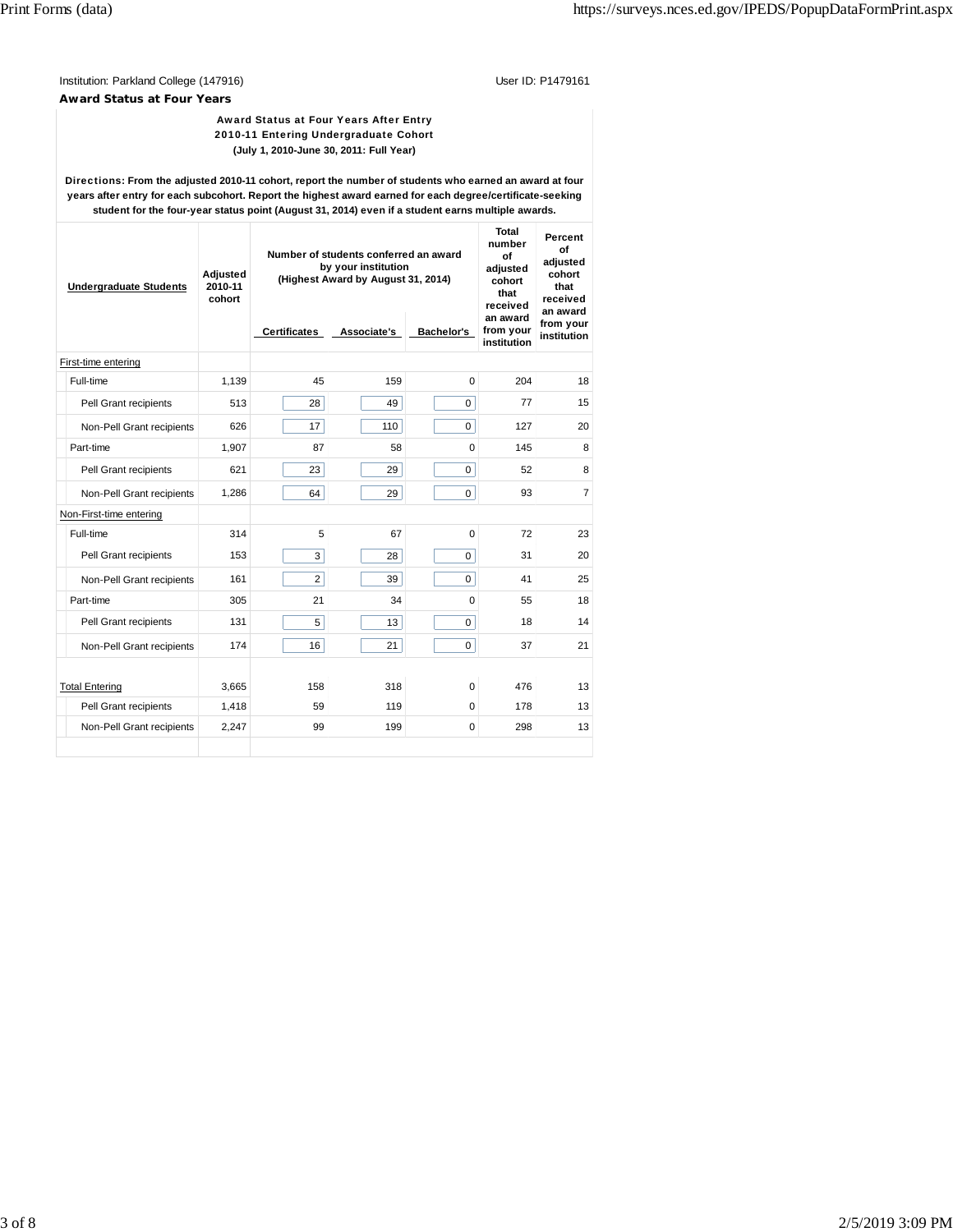Institution: Parkland College (147916) **Department College (1479161** College (1479161 **Award Status at Six Years**

> Award Status at Six Years After Entry 2010-11 Entering Undergraduate Cohort **(July 1, 2010-June 30, 2011: Full Year)**

Directions: **From the adjusted 2010-11 cohort, report the number of students who earned an award at six years after entry for each subcohort. Report the highest award earned for each degree/certificate-seeking student for the six-year status point (August 31, 2016) even if a student earns multiple awards.**

| <b>Undergraduate Students</b> | Adjusted<br>2010-11<br>cohort | Number of students conferred an award<br>by your institution<br>(Highest Award through August 31, 2016) | Total<br>number<br>οf<br>adjusted<br>cohort<br>that<br>received | Percent<br>оf<br>adiusted<br>cohort<br>that<br>received<br>an award |                                      |                          |
|-------------------------------|-------------------------------|---------------------------------------------------------------------------------------------------------|-----------------------------------------------------------------|---------------------------------------------------------------------|--------------------------------------|--------------------------|
|                               |                               | <b>Certificates</b>                                                                                     |                                                                 | Associate's Bachelor's                                              | an award<br>from your<br>institution | from your<br>institution |
| First-time entering           |                               |                                                                                                         |                                                                 |                                                                     |                                      |                          |
| Full-time                     | 1,139                         | 44                                                                                                      | 189                                                             | $\Omega$                                                            | 233                                  | 20                       |
| Pell Grant recipients         | 513                           | 27                                                                                                      | 60                                                              | 0                                                                   | 87                                   | 17                       |
| Non-Pell Grant recipients     | 626                           | 17                                                                                                      | 129                                                             | $\overline{0}$                                                      | 146                                  | 23                       |
| Part-time                     | 1.907                         | 92                                                                                                      | 92                                                              | 0                                                                   | 184                                  | 10                       |
| Pell Grant recipients         | 621                           | 27                                                                                                      | 44                                                              | 0                                                                   | 71                                   | 11                       |
| Non-Pell Grant recipients     | 1,286                         | 65                                                                                                      | 48                                                              | 0                                                                   | 113                                  | 9                        |
| Non-First-time entering       |                               |                                                                                                         |                                                                 |                                                                     |                                      |                          |
| Full-time                     | 314                           | 5                                                                                                       | 70                                                              | $\Omega$                                                            | 75                                   | 24                       |
| Pell Grant recipients         | 153                           | 3                                                                                                       | 30                                                              | 0                                                                   | 33                                   | 22                       |
| Non-Pell Grant recipients     | 161                           | 2                                                                                                       | 40                                                              | 0                                                                   | 42                                   | 26                       |
| Part-time                     | 305                           | 20                                                                                                      | 39                                                              | 0                                                                   | 59                                   | 19                       |
| Pell Grant recipients         | 131                           | 5                                                                                                       | 14                                                              | $\overline{0}$                                                      | 19                                   | 15                       |
| Non-Pell Grant recipients     | 174                           | 15                                                                                                      | 25                                                              | $\mathbf 0$                                                         | 40                                   | 23                       |
|                               |                               |                                                                                                         |                                                                 |                                                                     |                                      |                          |
| <b>Total Entering</b>         | 3.665                         | 161                                                                                                     | 390                                                             | 0                                                                   | 551                                  | 15                       |
| Pell Grant recipients         | 1,418                         | 62                                                                                                      | 148                                                             | 0                                                                   | 210                                  | 15                       |
| Non-Pell Grant recipients     | 2,247                         | 99                                                                                                      | 242                                                             | 0                                                                   | 341                                  | 15                       |
|                               |                               |                                                                                                         |                                                                 |                                                                     |                                      |                          |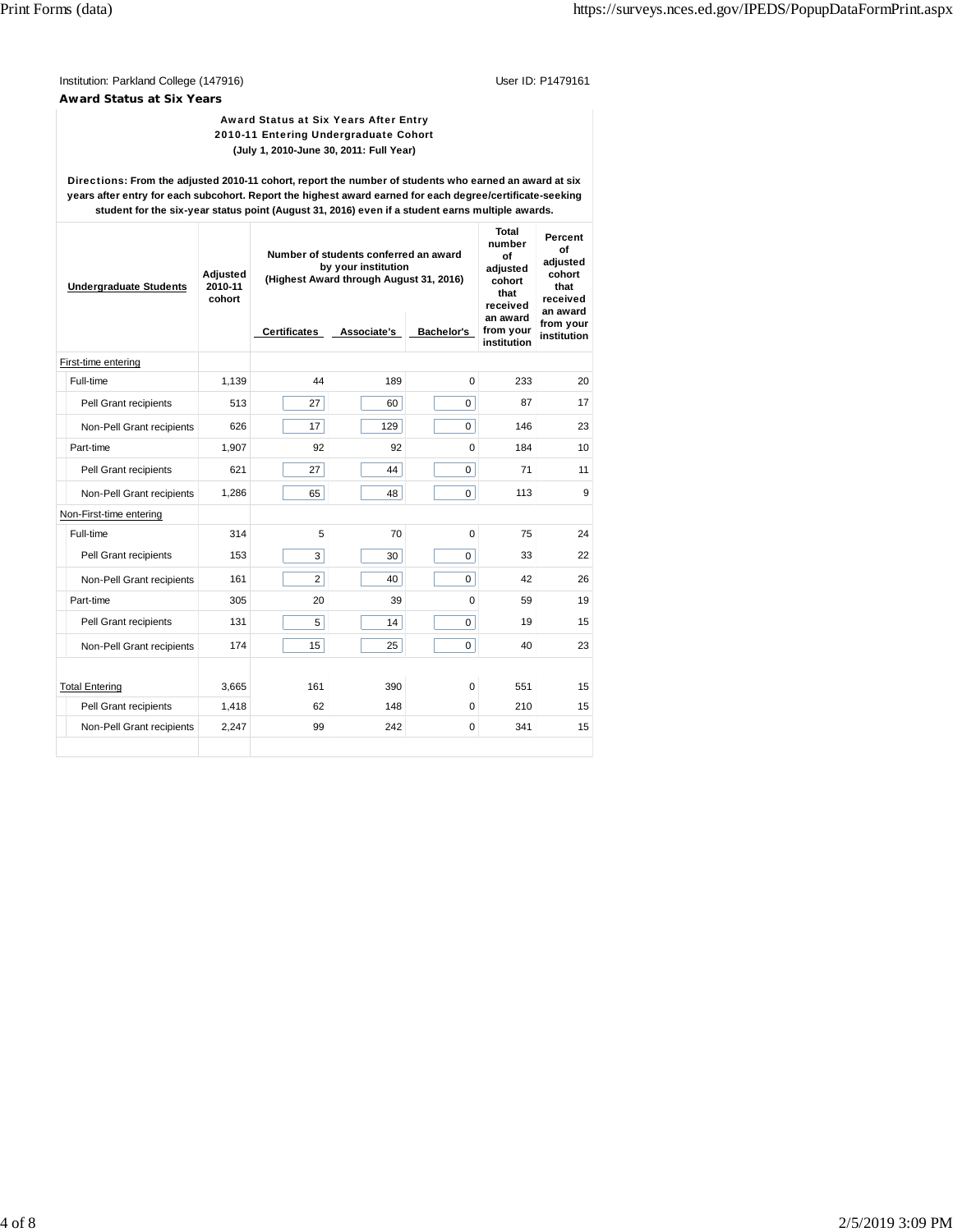# Institution: Parkland College (147916) **Department College (1479161** College (1479161 **Award and Enrollment Status at Eight Years**

#### Award and Enrollment Status at Eight Years After Entry 2010-11 Entering Undergraduate Cohort **(July 1, 2010-June 30, 2011: Full Year)**

Directions: **From the adjusted 2010-11 cohort, report the number of students who earned an award at eight years after entry for each subcohort. Report the highest award earned for each degree/certificate-seeking student for the eight-year status point (August 31, 2018) even if a student earns multiple awards. For students who did not receive an award from your institution, first report the number of students who are still enrolled at your institution, and then report the number of students who had enrolled at another institution over the eight-year period.**

|                               |                               |                                                                                                         | Award Status at Eight Years After Entry |             | <b>Enrollment Status at Eight Years After Entry</b>                                                            |                                                                                                 |                                                                                                                  |                                                       |                                                                                                             |                                                                                    |                                                                                             |                                                                                                                                                                             |
|-------------------------------|-------------------------------|---------------------------------------------------------------------------------------------------------|-----------------------------------------|-------------|----------------------------------------------------------------------------------------------------------------|-------------------------------------------------------------------------------------------------|------------------------------------------------------------------------------------------------------------------|-------------------------------------------------------|-------------------------------------------------------------------------------------------------------------|------------------------------------------------------------------------------------|---------------------------------------------------------------------------------------------|-----------------------------------------------------------------------------------------------------------------------------------------------------------------------------|
|                               |                               | Number of students conferred an<br>award by your institution<br>(From Entry through August 31,<br>2018) |                                         |             | <b>Prior Year</b>                                                                                              |                                                                                                 | Number of students who did not receive an<br>award from your institution<br>(From entry through August 31, 2018) |                                                       |                                                                                                             |                                                                                    | Percent<br>of<br>adjusted<br>cohort<br>that did<br>not                                      |                                                                                                                                                                             |
| <b>Undergraduate Students</b> | Adjusted<br>2010-11<br>cohort |                                                                                                         | Certificates Associate's Bachelor's     |             | <b>Total</b><br>number<br>of<br>adjusted<br>cohort<br>that<br>received<br>an award<br>from your<br>institution | Percent<br>of<br>adjusted<br>cohort<br>that<br>received<br>an award<br>from your<br>institution | <b>Total</b><br>number<br>of<br>adjusted<br>cohort<br>that<br>received<br>an award<br>from your<br>institution   | Number<br>still<br>enrolled<br>at your<br>institution | <b>Number</b><br>who<br>enrolled<br>at<br>another<br>institution<br>after<br>leaving<br>your<br>institution | Number of<br>students<br>whose<br>subsequent<br>enrollment<br>status is<br>unknown | <b>Total</b><br>number<br>who did<br>not<br>receive<br>an award<br>from your<br>institution | receive<br>an award,<br>but are<br>still<br>enrolled<br>at your<br>institution<br>or<br>enrolled<br>at<br>another<br>institution<br>after<br>leaving<br>your<br>institution |
| First-time entering           |                               |                                                                                                         |                                         |             |                                                                                                                |                                                                                                 |                                                                                                                  |                                                       |                                                                                                             |                                                                                    |                                                                                             |                                                                                                                                                                             |
| Full-time                     | 1,139                         | 47                                                                                                      | 197                                     | 0           | 244                                                                                                            | 21                                                                                              | 293                                                                                                              | 11                                                    | 478                                                                                                         | 406                                                                                | 895                                                                                         | 43                                                                                                                                                                          |
| Pell Grant recipients         | 513                           | 29                                                                                                      | 62                                      | 0           | 91                                                                                                             | 18                                                                                              | 97                                                                                                               | 6                                                     | 204                                                                                                         | 212                                                                                | 422                                                                                         | 41                                                                                                                                                                          |
| Non-Pell Grant recipients     | 626                           | 18                                                                                                      | 135                                     | 0           | 153                                                                                                            | 24                                                                                              | 196                                                                                                              | 5                                                     | 274                                                                                                         | 194                                                                                | 473                                                                                         | 45                                                                                                                                                                          |
| Part-time                     | 1,907                         | 94                                                                                                      | 105                                     | $\mathbf 0$ | ☺<br>199                                                                                                       | 10                                                                                              | 41                                                                                                               | 23                                                    | 734                                                                                                         | 951                                                                                | 1,708                                                                                       | 40                                                                                                                                                                          |
| Pell Grant recipients         | 621                           | 25                                                                                                      | 49                                      | 0           | 74                                                                                                             | 12                                                                                              | 17                                                                                                               | 10                                                    | 241                                                                                                         | 296                                                                                | 547                                                                                         | 40                                                                                                                                                                          |
| Non-Pell Grant recipients     | 1,286                         | 69                                                                                                      | 56                                      | 0           | 125                                                                                                            | 10                                                                                              | 24                                                                                                               | 13                                                    | 493                                                                                                         | 655                                                                                | 1,161                                                                                       | 39                                                                                                                                                                          |
| Non-First-time entering       |                               |                                                                                                         |                                         |             |                                                                                                                |                                                                                                 |                                                                                                                  |                                                       |                                                                                                             |                                                                                    |                                                                                             |                                                                                                                                                                             |
| Full-time                     | 314                           | 5                                                                                                       | 71                                      | $\pmb{0}$   | 76<br>⊕                                                                                                        | 24                                                                                              | 155                                                                                                              | $\pmb{0}$                                             | 176                                                                                                         | 62                                                                                 | 238                                                                                         | 56                                                                                                                                                                          |
| Pell Grant recipients         | 153                           | 3 <sup>2</sup>                                                                                          | 31                                      | $\mathbf 0$ | 34                                                                                                             | 22                                                                                              | 55                                                                                                               | 0                                                     | 88                                                                                                          | 31                                                                                 | 119                                                                                         | 58                                                                                                                                                                          |
| Non-Pell Grant recipients     | 161                           | $\mathbf 2$                                                                                             | 40                                      | $\mathbf 0$ | 42                                                                                                             | 26                                                                                              | 100                                                                                                              | 0                                                     | 88                                                                                                          | 31                                                                                 | 119                                                                                         | 55                                                                                                                                                                          |
| Part-time                     | 305                           | 20                                                                                                      | 42                                      | $\pmb{0}$   | 62                                                                                                             | 20                                                                                              | 55                                                                                                               | 3                                                     | 155                                                                                                         | 85                                                                                 | 243                                                                                         | 52                                                                                                                                                                          |
| Pell Grant recipients         | 131                           | 5 <sup>5</sup>                                                                                          | 17                                      | 0           | 22                                                                                                             | 17                                                                                              | 12                                                                                                               | $\mathbf{1}$                                          | 69                                                                                                          | 39                                                                                 | 109                                                                                         | 53                                                                                                                                                                          |
| Non-Pell Grant recipients     | 174                           | 15                                                                                                      | 25                                      | $\mathbf 0$ | 40                                                                                                             | 23                                                                                              | 43                                                                                                               | $\overline{2}$                                        | 86                                                                                                          | 46                                                                                 | 134                                                                                         | 51                                                                                                                                                                          |
| <b>Total Entering</b>         | 3,665                         | 166                                                                                                     | 415                                     | 0           | 581                                                                                                            | 16                                                                                              | 544                                                                                                              | 37                                                    | 1,543                                                                                                       | 1,504                                                                              | 3,084                                                                                       | 43                                                                                                                                                                          |
| Pell Grant recipients         | 1,418                         | 62                                                                                                      | 159                                     | $\mathbf 0$ | 221                                                                                                            | 16                                                                                              | 181                                                                                                              | 17                                                    | 602                                                                                                         | 578                                                                                | 1,197                                                                                       | 44                                                                                                                                                                          |
| Non-Pell Grant recipients     | 2,247                         | 104                                                                                                     | 256                                     | $\mathbf 0$ | 360                                                                                                            | 16                                                                                              | 363                                                                                                              | 20                                                    | 941                                                                                                         | 926                                                                                | 1,887                                                                                       | 43                                                                                                                                                                          |
|                               |                               |                                                                                                         |                                         |             |                                                                                                                |                                                                                                 |                                                                                                                  |                                                       |                                                                                                             |                                                                                    |                                                                                             |                                                                                                                                                                             |

 **You may use the space below to** provide context **for the data you've reported above. These context notes will be posted on the College Navigator website, and should be written to be understood by students and parents.**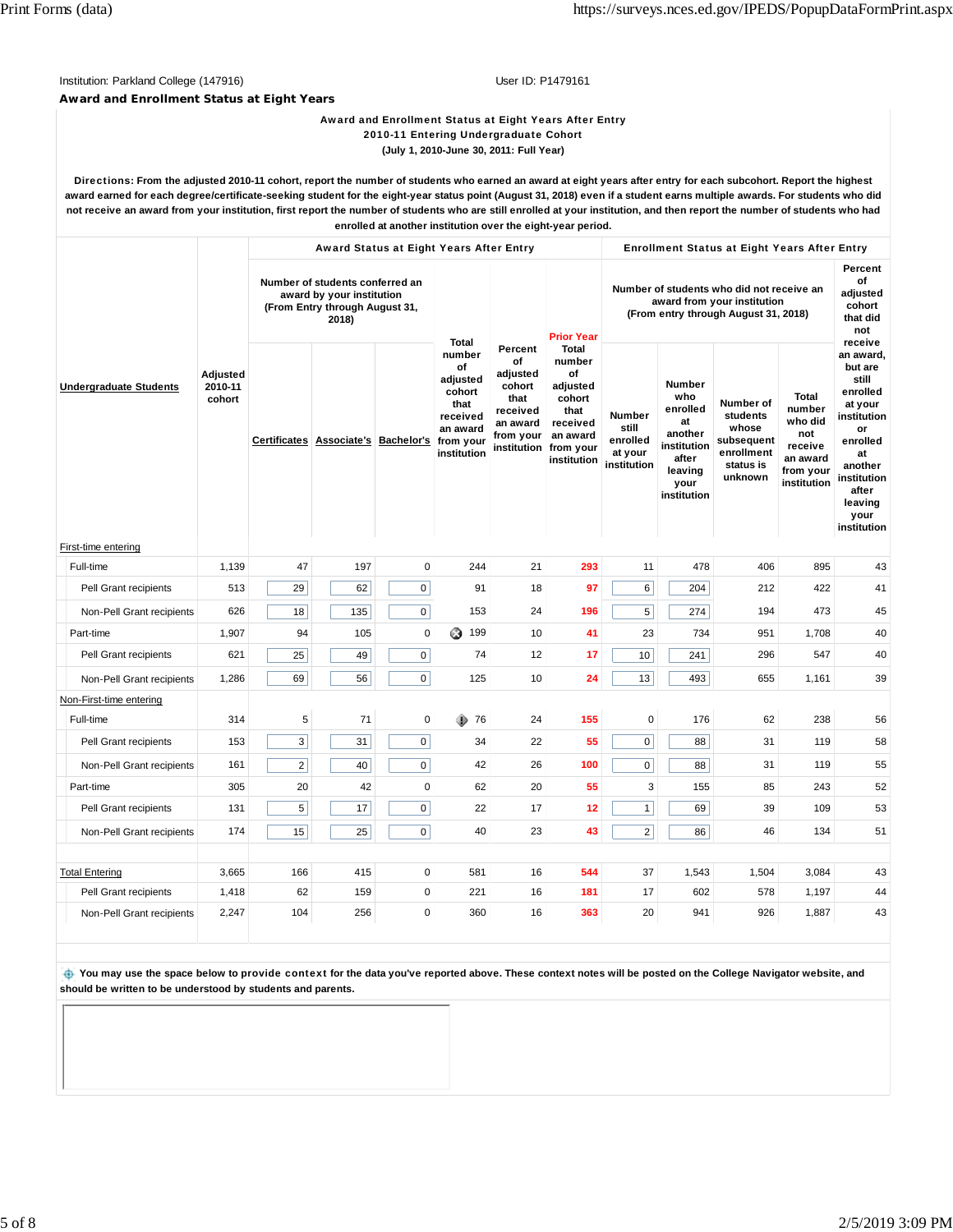| Prepared by               | Institution: Parkland College (147916)                                                                                                            |       |                                           | User ID: P1479161           |                      |       |                                                                                                                                                                                                                                                                                                                                                                       |  |
|---------------------------|---------------------------------------------------------------------------------------------------------------------------------------------------|-------|-------------------------------------------|-----------------------------|----------------------|-------|-----------------------------------------------------------------------------------------------------------------------------------------------------------------------------------------------------------------------------------------------------------------------------------------------------------------------------------------------------------------------|--|
|                           |                                                                                                                                                   |       |                                           |                             |                      |       | The name of the preparer is being collected so that we can follow up with the appropriate person in the event that there                                                                                                                                                                                                                                              |  |
|                           |                                                                                                                                                   |       |                                           |                             |                      |       | are questions concerning the data. The Keyholder will be copied on all email correspondence to other preparers.                                                                                                                                                                                                                                                       |  |
| System.                   |                                                                                                                                                   |       |                                           |                             |                      |       | The time it took to prepare this component is being collected so that we can continue to improve our estimate of the<br>reporting burden associated with IPEDS. Please include in your estimate the time it took for you to review instructions,<br>query and search data sources, complete and review the component, and submit the data through the Data Collection |  |
|                           | Thank you for your assistance.                                                                                                                    |       |                                           |                             |                      |       |                                                                                                                                                                                                                                                                                                                                                                       |  |
|                           | This survey component was prepared by:                                                                                                            |       |                                           |                             |                      |       |                                                                                                                                                                                                                                                                                                                                                                       |  |
| ◉                         | Keyholder                                                                                                                                         |       | о                                         | <b>SFA Contact</b>          |                      | o     | <b>HR Contact</b>                                                                                                                                                                                                                                                                                                                                                     |  |
| o                         | <b>Finance Contact</b>                                                                                                                            |       | o                                         | Academic Library<br>Contact |                      | o     | Other                                                                                                                                                                                                                                                                                                                                                                 |  |
| Name:                     | <b>Brian Counter</b>                                                                                                                              |       |                                           |                             |                      |       |                                                                                                                                                                                                                                                                                                                                                                       |  |
| Email:                    | bcounter@parkland.edu                                                                                                                             |       |                                           |                             |                      |       |                                                                                                                                                                                                                                                                                                                                                                       |  |
| survey component?<br>1.00 | Number of Staff (including yourself)                                                                                                              |       |                                           |                             |                      |       | How many staff from your institution only were involved in the data collection and reporting process of this                                                                                                                                                                                                                                                          |  |
| <b>Staff</b>              | responding to this survey component?<br>Exclude the hours spent collecting data for state and other reporting purposes.<br><b>Collecting Data</b> |       | <b>Revising Data to</b>                   |                             |                      |       | How many hours did you and others from your institution only spend on each of the steps below when<br><b>Revising and Locking</b>                                                                                                                                                                                                                                     |  |
| member                    | Needed                                                                                                                                            |       | <b>Match</b><br><b>IPEDS Requirements</b> |                             | <b>Entering Data</b> |       | Data                                                                                                                                                                                                                                                                                                                                                                  |  |
|                           |                                                                                                                                                   |       |                                           |                             |                      |       |                                                                                                                                                                                                                                                                                                                                                                       |  |
| Your office               | 0.00                                                                                                                                              | hours | 0.00                                      | hours                       | 0.00                 | hours | 1.00<br>hours                                                                                                                                                                                                                                                                                                                                                         |  |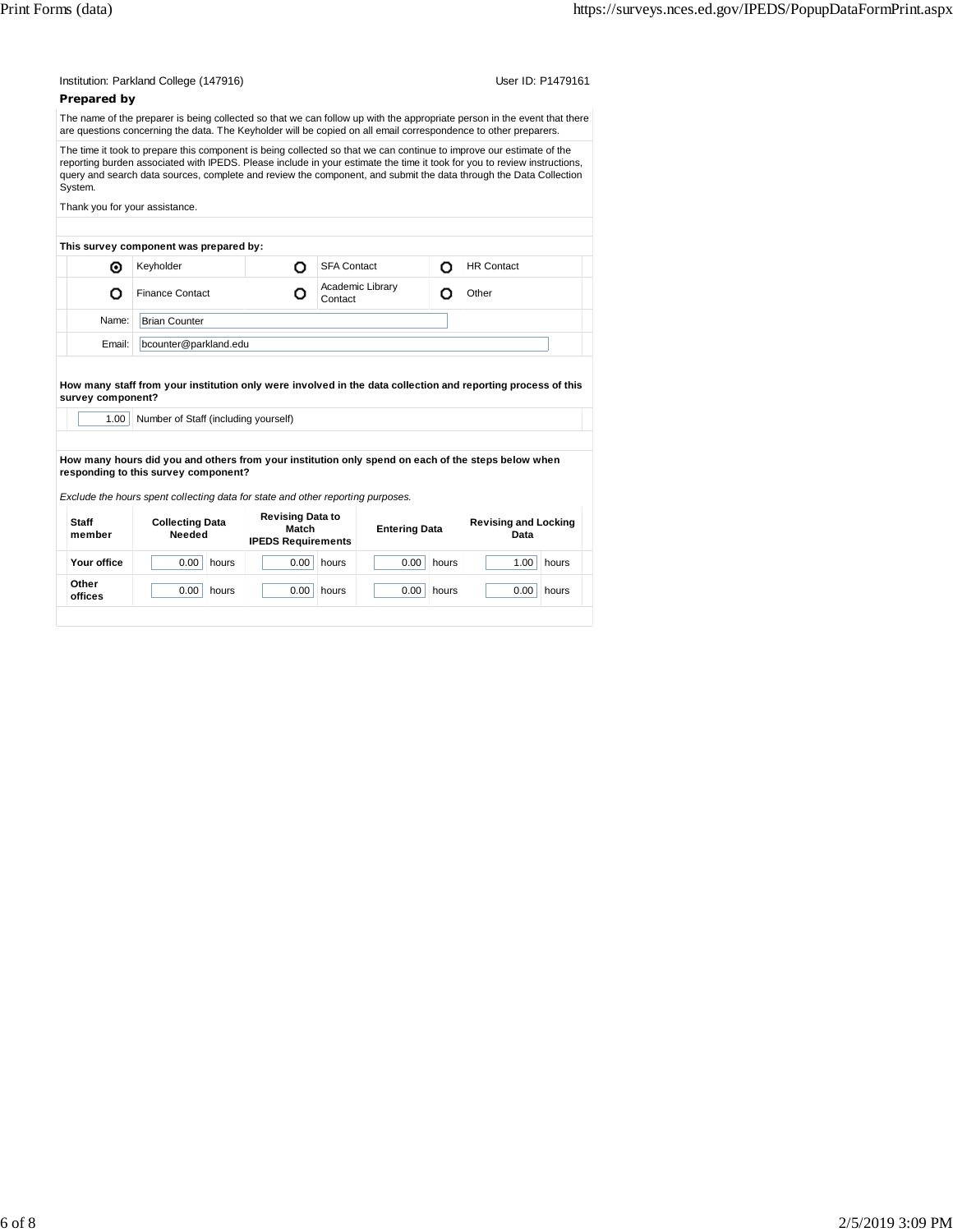Institution: Parkland College (147916) User ID: P1479161

## **Summary**

### **Outcome Measures Component Summary**

IPEDS collects important information regarding your institution. All data reported in IPEDS survey components become available in the IPEDS Data Center and appear as aggregated data in various Department of Education reports. Additionally, some of the reported data appears specifically for your institution through the College Navigator website. The purpose of this summary is to provide you an opportunity to view some of the data that, when accepted through the IPEDS quality control process, will appear on the College Navigator website. College Navigator is updated approximately three months after the data collection period closes.

Please review your data for accuracy. If you have questions about the data displayed below after reviewing the data reported on the survey screens, please contact the IPEDS Help Desk at: 1-877-225-2568 or ipedshelp@rti.org.

| Cohort                    | 4-year<br>Award Rate | 6-year<br>Award Rate | 8-year<br>Award Rate | Still enrolled<br>at your institution<br>after 8 years | Did not receive an<br>award and<br>subsequently<br>enrolled at another<br>institution |
|---------------------------|----------------------|----------------------|----------------------|--------------------------------------------------------|---------------------------------------------------------------------------------------|
| First-time entering       |                      |                      |                      |                                                        |                                                                                       |
| Full-time                 | 18%                  | 20%                  | 21%                  | 1%                                                     | 42%                                                                                   |
| Pell Grant recipients     | 15%                  | 17%                  | 18%                  | 1%                                                     | 40%                                                                                   |
| Non-Pell Grant recipients | 20%                  | 23%                  | 24%                  | 1%                                                     | 44%                                                                                   |
| Part-time                 | 8%                   | 10%                  | 10%                  | 1%                                                     | 38%                                                                                   |
| Pell Grant recipients     | 8%                   | 11%                  | 12%                  | 2%                                                     | 39%                                                                                   |
| Non-Pell Grant recipients | 7%                   | 9%                   | 10%                  | 1%                                                     | 38%                                                                                   |
| Non-First-time entering   |                      |                      |                      |                                                        |                                                                                       |
| Full-time                 | 23%                  | 24%                  | 24%                  | 0%                                                     | 56%                                                                                   |
| Pell Grant recipients     | 20%                  | 22%                  | 22%                  | 0%                                                     | 58%                                                                                   |
| Non-Pell Grant recipients | 25%                  | 26%                  | 26%                  | 0%                                                     | 55%                                                                                   |
| Part-time                 | 18%                  | 19%                  | 20%                  | 1%                                                     | 51%                                                                                   |
| Pell Grant recipients     | 14%                  | 15%                  | 17%                  | 1%                                                     | 53%                                                                                   |
| Non-Pell Grant recipients | 21%                  | 23%                  | 23%                  | 1%                                                     | 49%                                                                                   |
|                           |                      |                      |                      |                                                        |                                                                                       |
| <b>Total Entering</b>     | 13%                  | 15%                  | 16%                  | 1%                                                     | 42%                                                                                   |
| Pell Grant recipients     | 13%                  | 15%                  | 16%                  | 1%                                                     | 42%                                                                                   |
| Non-Pell Grant recipients | 13%                  | 15%                  | 16%                  | 1%                                                     | 42%                                                                                   |